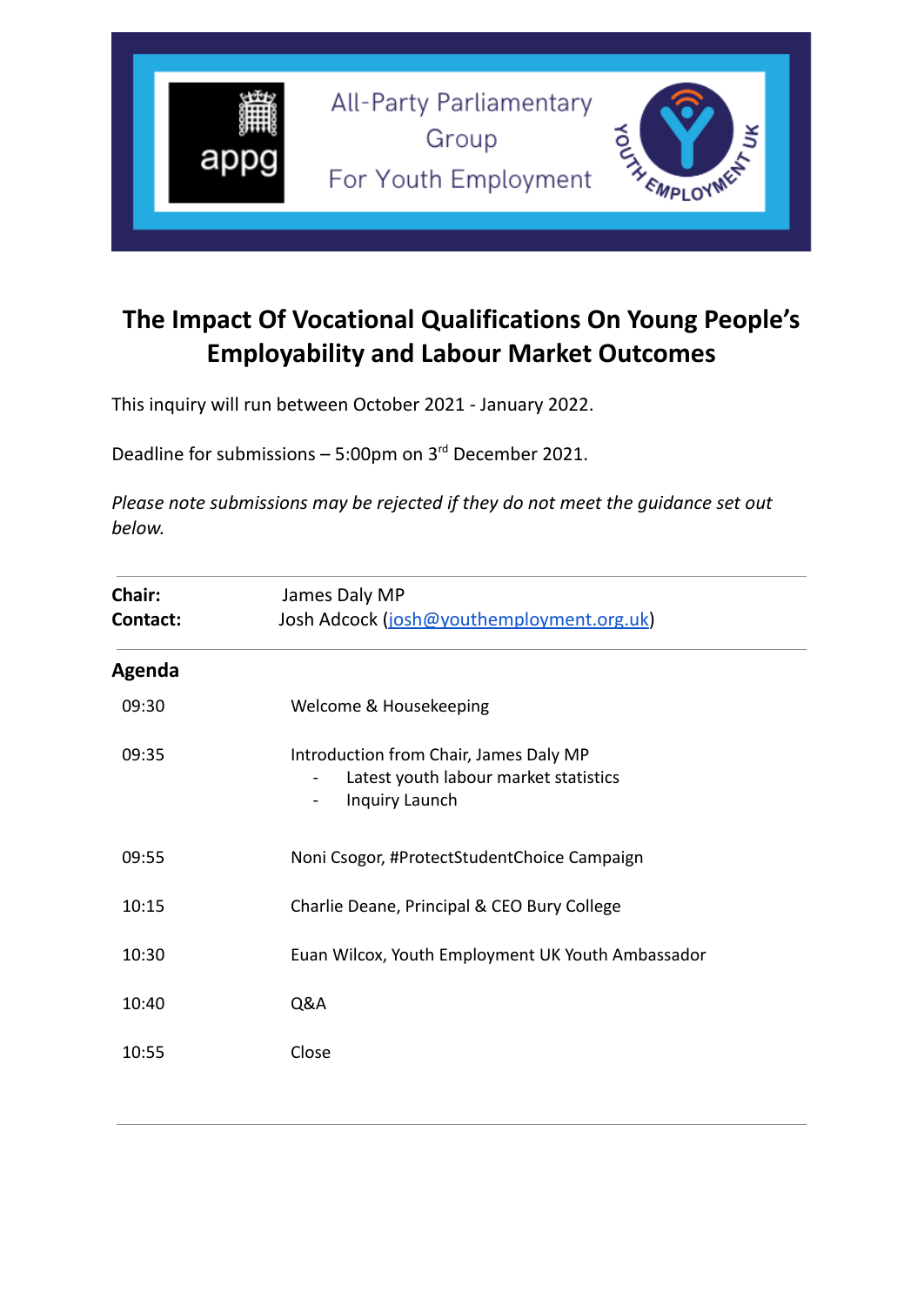

#### **Minutes**

|                                                                                     | Introduction                                                                                                                                                                                                                                                                                                                                                                                                                                                                                                                                                                                                                                                                                                                                                                                                                                            |                  |
|-------------------------------------------------------------------------------------|---------------------------------------------------------------------------------------------------------------------------------------------------------------------------------------------------------------------------------------------------------------------------------------------------------------------------------------------------------------------------------------------------------------------------------------------------------------------------------------------------------------------------------------------------------------------------------------------------------------------------------------------------------------------------------------------------------------------------------------------------------------------------------------------------------------------------------------------------------|------------------|
| Opening<br>remarks                                                                  | This is our first inquiry of this parliamentary session looking into<br>the proposed changes to vocational qualification funding. The<br>APPG will be looking at this through the lens of employability and<br>labour market outcomes for 16-24 year olds.<br>This APPG exists to play our part in the debate and influence the<br>Government, to ensure young people have the best access to a<br>range of opportunities and qualifications that will best impact their<br>lives and create life chances.<br>The employment market is tough right now and we need to be<br>thinking about the next 20 years and the cohorts of young people<br>transitioning from education to employment. We have to give<br>young people the right qualifications for the modern economy and<br>ensure we are delivering the skill sets that will make a difference. | James<br>Daly MP |
| $16 - 24$<br>y/o<br>Labour<br>Market<br><b>Statistics</b><br>form the<br><b>ONS</b> | The latest headline data for 16-24 year olds really captures the<br>challenge facing us right now. The youth unemployment rate sits at<br>12.2%, this is compared to the all ages rate of 4.5%. We have to<br>ensure Government, education providers and employers are<br>playing their part in bringing this rate down.<br>Next we look at the NEET rate, that is those who are not in<br>employment, education or training. It currently stands at 630,000,<br>a number we want to reduce.                                                                                                                                                                                                                                                                                                                                                            | James<br>Daly MP |
| The<br>Inquiry                                                                      | The questions of the inquiry are as follows:<br>What impact will the removal of funding for some post-16<br>1.<br>vocational qualifications have?<br>Which students will benefit from the changes?<br>а.<br>b. Are there groups that you anticipate being left<br>out/left behind?<br>Is there enough planned provision to support Level<br>c.<br>1 and Level 2 learners?<br>d. Are there any fiscal implications of the impacts you<br>anticipate?                                                                                                                                                                                                                                                                                                                                                                                                     | James<br>Daly MP |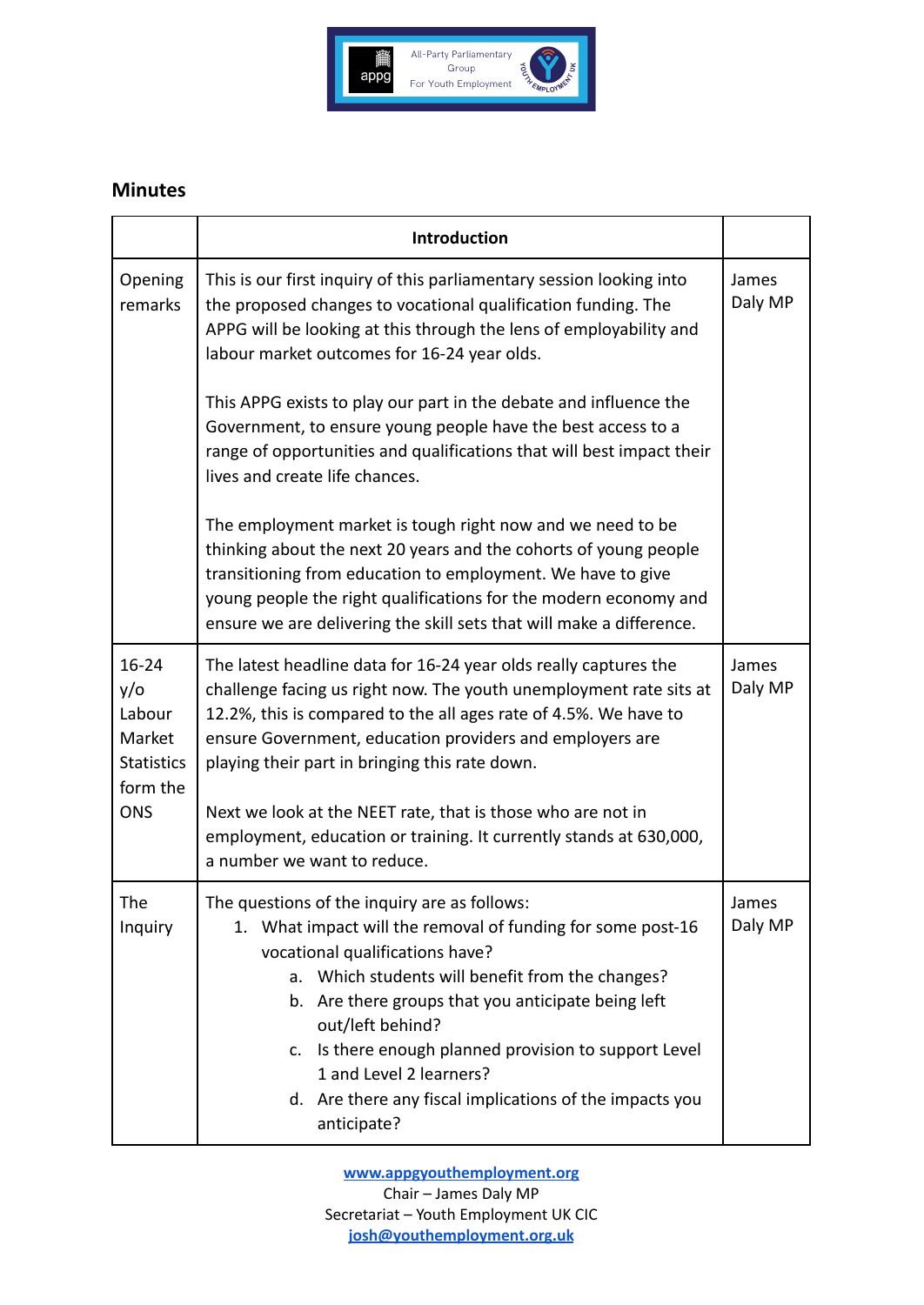

|                   | e. Will employers be impacted? (for example;<br>additional costs, hiring implications or skill gaps).<br>Can the existing provisions for careers information,<br>f.<br>advice and guidance (CIAG) support the proposed<br>changes?<br>2. Will the government's proposed ambition for T-Levels,<br>Apprenticeships and A Levels post-16 support the needs of<br>young people in the future economy?<br>3. Will the government's proposed ambition for T-Levels,<br>Apprenticeships and A Levels post-16 support the needs of<br>employers in the future economy?<br>4. What are the likely impacts on youth employment should<br>these proposed changes take place?<br>a. Are there specific short term implications?<br>b. What are the long-term implications? |  |
|-------------------|-----------------------------------------------------------------------------------------------------------------------------------------------------------------------------------------------------------------------------------------------------------------------------------------------------------------------------------------------------------------------------------------------------------------------------------------------------------------------------------------------------------------------------------------------------------------------------------------------------------------------------------------------------------------------------------------------------------------------------------------------------------------|--|
| Guest<br>speakers | The Chair Introduced Noni, Charlie and Euan as guest speakers.<br>[full bios can be found in the briefing document]                                                                                                                                                                                                                                                                                                                                                                                                                                                                                                                                                                                                                                             |  |
|                   | #ProtectStudentChoice Campaign                                                                                                                                                                                                                                                                                                                                                                                                                                                                                                                                                                                                                                                                                                                                  |  |
|                   | Noni Csogor, Research and Policy Manager at Sixth Form Colleges<br>Association (SFCA).                                                                                                                                                                                                                                                                                                                                                                                                                                                                                                                                                                                                                                                                          |  |
|                   | SFCA represent around one-fifth of sixth form provision in England,<br>SFCA are leading on the #ProtectStudentChoice campaign - many<br>organisations are concerned about plans to defund a large<br>proportion of vocational qualifications. It is an unprecedented wide<br>coalition covering: unions, teachers/lectures, education provider<br>staff and independent school associations. This broad range of<br>people with very different parts to play are concerned about the<br>social mobility and prospects of young people in the face of<br>Government reforms.                                                                                                                                                                                     |  |
|                   | What is the Government proposing:<br>Currently at 16 year olds, young people do one of three<br>things at level 3 - A Levels (over half) 10% do specific                                                                                                                                                                                                                                                                                                                                                                                                                                                                                                                                                                                                        |  |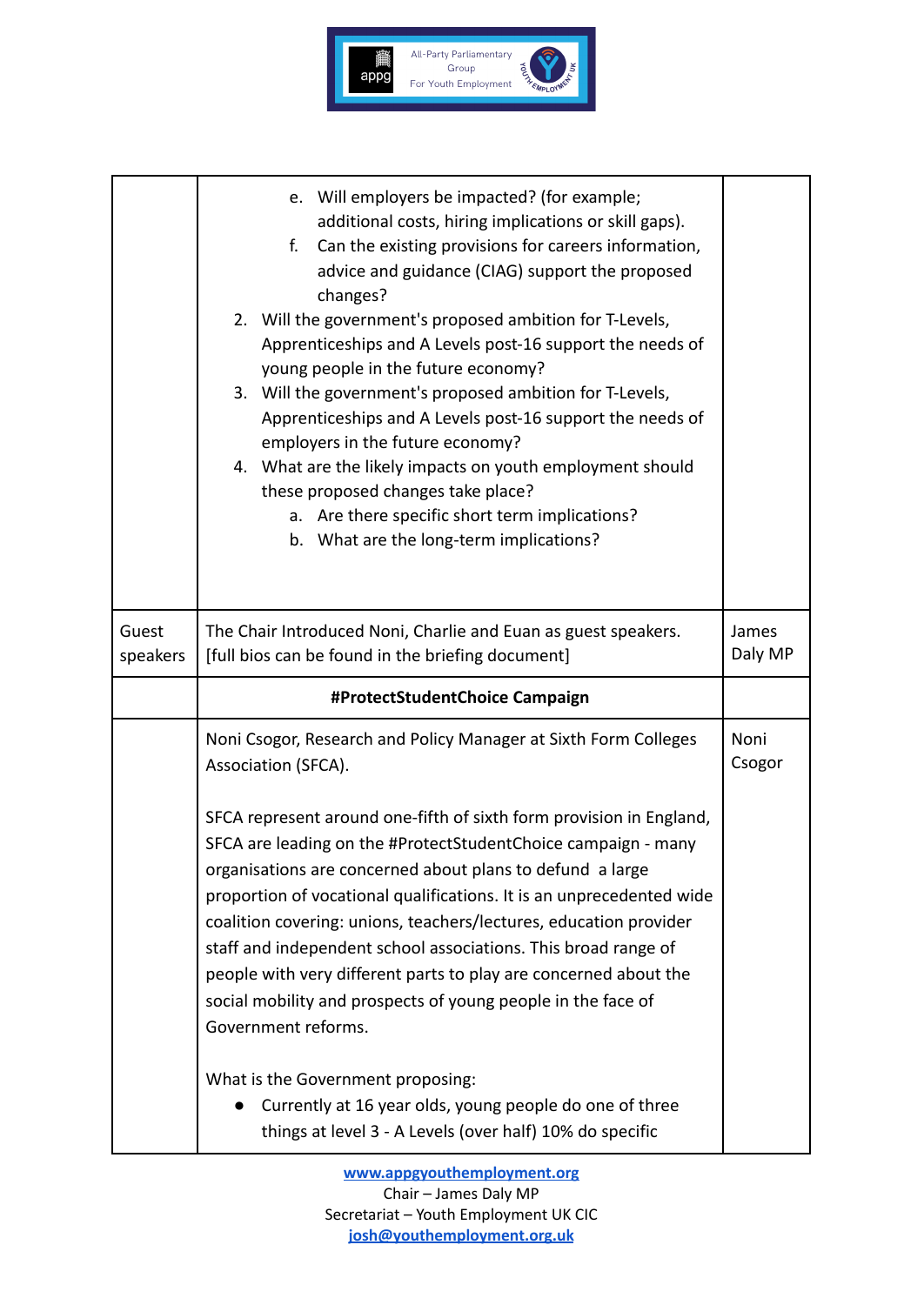

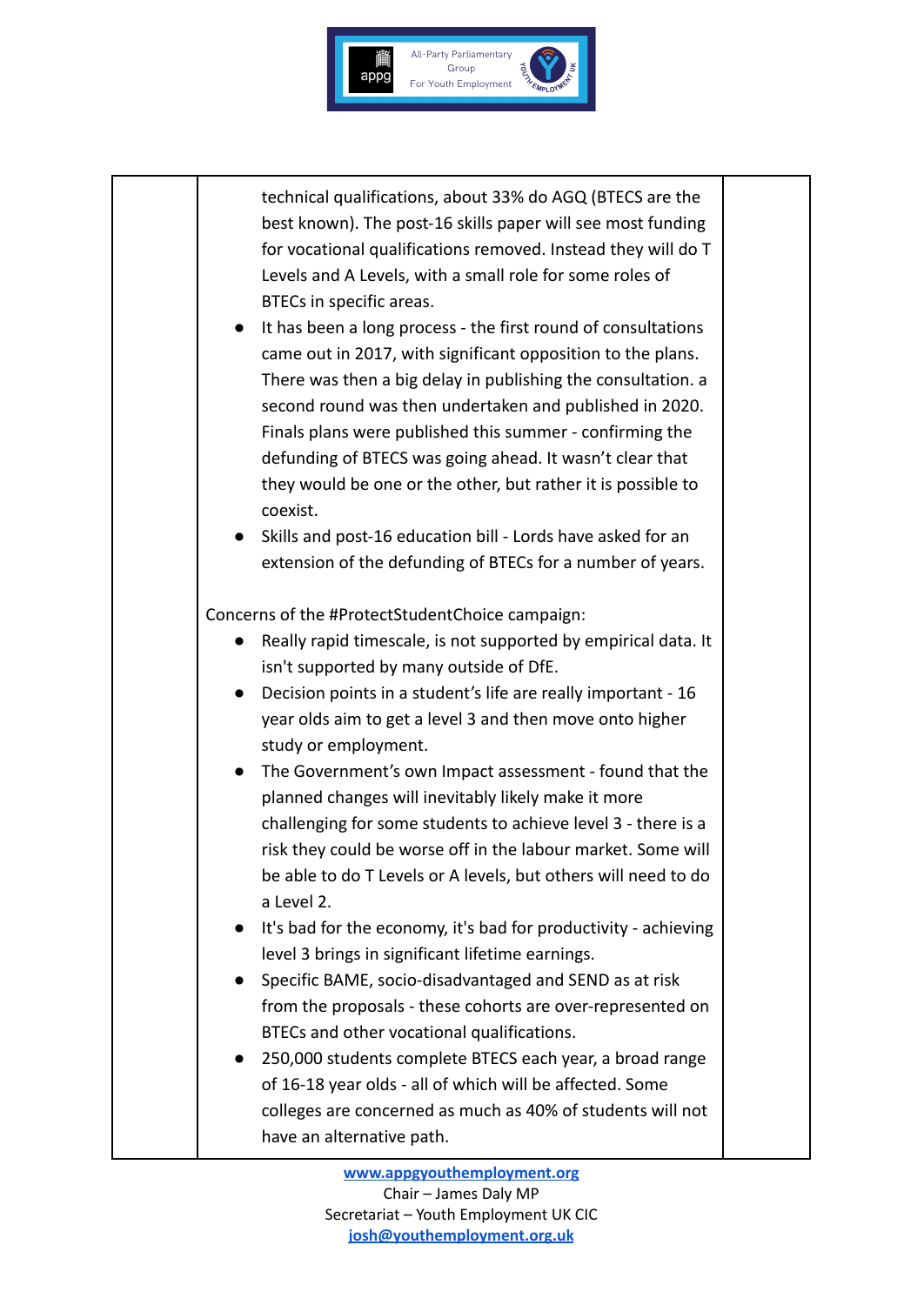

| $\circ$ There are strong reasons why these students are not |
|-------------------------------------------------------------|
| doing A levels or T Levels.                                 |

- These qualifications were thoroughly reformed 5 years ago to be significantly more rigorous than they used to be.
- Entry criteria is different, T levels require GCSE scores that are as high or higher than A level courses
- Current plans are likely to increase the number doing A Levels and performing badly and not getting the benefits form A Levels that they shouldn't be, or NEET figures could increase.
	- Those with low GCSE scores are likely to drop out, around 34%. Colleges have turned to BTECs for these students, reducing the dropout rates to 21%.
	- Those with attainment below C who are pursuing an A Level only programme have a 50% chance of getting three qualifications, this rises to 70% for BTECs.
- The larger the BTEC is (100% BTECs) the more likely they are to be defunded.
- A Levels and T levels are linear pathways -assessment after 2 years. This will not work for BTECS.
	- Students who study BTECs are more likely to have been to school in more deprived areas, have lower achievements through no fault of their own, lower levels of content knowledge and poorer study skills when they start sixth form study. Others have simply under performed in exam conditions and therefore have real uncertainty over exams. They are therefore more suited to the assessments, structure and study style of BTECs.
- The truth is that a lot of students do not want to study a qualification that is specifically targeted to a particular profession - but they are also not able to.
	- Firstly there is time as a barrier a lot of disadvantaged young people may need a job to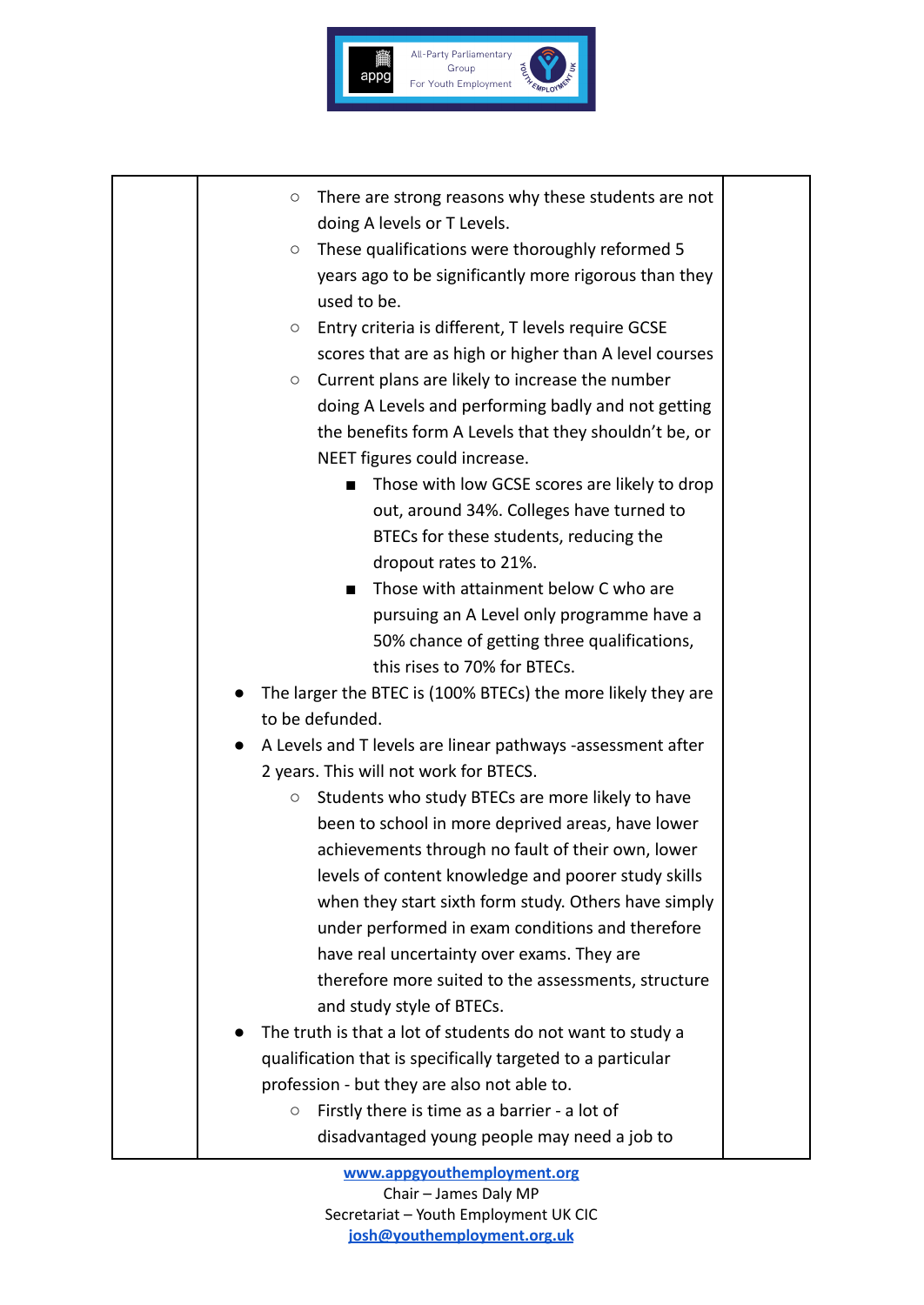

support themselves or others. This is not compatible with T Levels and the 9 week work placement at the end of the course, they are actually a more time intensive course than A Levels.

- Other barriers include:
	- In some parts of the country, we may not be able to provide the work placements - either there are not enough employers or not enough employers that can or are willing to offer a placement. T Levels will only be available where the placements are available The local labour market should not decide what qualifications young people do - this is the opposite of levelling up.
	- SMEs lack the infrastructure too to support them.
	- Some colleges have had to dip into their own pockets to find work placements to accommodate young people on their T Level courses.
	- Rural and semi-rural areas SMEs many are not able or willing to, despite the incentives
	- T Levels have a real strength: they are focussed and intensive courses and are great for young people who know what they want to do at 16, as T Levels provide a direct pathway to that career - but most students don't know at this age.
	- Students attaining below a C grade at GCSE level who study BTEC and/or A levels (but not just A levels) are much more likely to go to University. 50% came from disadvantaged areas in one case study at Sandwell College.

BTECs have a direct impact on employment

- Those who have a BTEC level 3, even if not uni, the lifetime benefits of £44-63k, if they do
- Those with BTECs and a degree are more likely to be in work. This is based on the less-rigorous BTEC structure prior to the shake up 5 year ago; the research will be conducted on the newer BTECs in the coming years.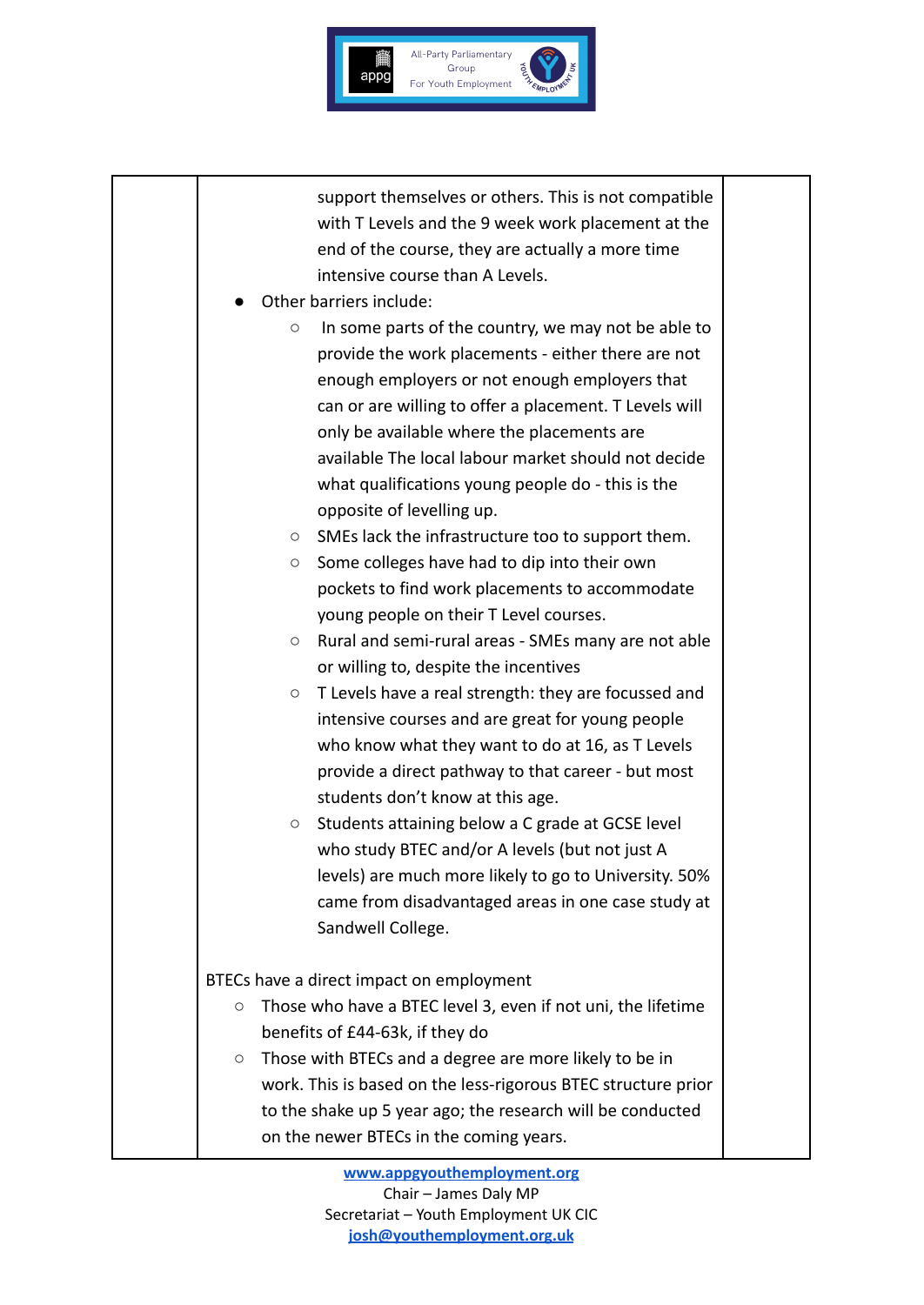

|                                                                                                                                       | DfE is happy to use the data on BTECs on the older quals,<br>$\circ$<br>but does not acknowledge the lack of T Levels                                                                                                                                                                                                                                                                                                                                                                                                                                                                                                                                                    |  |  |
|---------------------------------------------------------------------------------------------------------------------------------------|--------------------------------------------------------------------------------------------------------------------------------------------------------------------------------------------------------------------------------------------------------------------------------------------------------------------------------------------------------------------------------------------------------------------------------------------------------------------------------------------------------------------------------------------------------------------------------------------------------------------------------------------------------------------------|--|--|
|                                                                                                                                       | In summary, Noni states it is baffling to swap the two out. T Levels<br>are brilliant, a third of colleges are looking into delivering because<br>they are great for some students. However, others would be better<br>served on BTECs.<br>We suggest keeping all, co-existing, serving different<br>p=urposes for different students from different<br>backgrounds<br>Parity-tech and academic on the same levels. Listen to<br>students and practitioners that could tell you how well the<br>quals serve them.<br>Funding should not be removed unless an impartial<br>$\bullet$<br>evidence based assessment is made. That test has not be<br>met in these proposals |  |  |
| Q&A                                                                                                                                   | <b>Jane Hunt MP</b>                                                                                                                                                                                                                                                                                                                                                                                                                                                                                                                                                                                                                                                      |  |  |
| Q:                                                                                                                                    |                                                                                                                                                                                                                                                                                                                                                                                                                                                                                                                                                                                                                                                                          |  |  |
| I'm very interested in what you were saying about BTECs, and you<br>rightly pointed out that T Levels are so important, but perhaps a |                                                                                                                                                                                                                                                                                                                                                                                                                                                                                                                                                                                                                                                                          |  |  |
| variety and a range is important too. My son did a BTEC and went                                                                      |                                                                                                                                                                                                                                                                                                                                                                                                                                                                                                                                                                                                                                                                          |  |  |
|                                                                                                                                       | onto University.                                                                                                                                                                                                                                                                                                                                                                                                                                                                                                                                                                                                                                                         |  |  |
|                                                                                                                                       | Given that there is a finite pot of money, how long do you<br>think we should be running both BTECs and T Levels                                                                                                                                                                                                                                                                                                                                                                                                                                                                                                                                                         |  |  |
|                                                                                                                                       | together?                                                                                                                                                                                                                                                                                                                                                                                                                                                                                                                                                                                                                                                                |  |  |
|                                                                                                                                       | Could we have a system where BTECs are completed before<br>a T Level to create a pathway?"                                                                                                                                                                                                                                                                                                                                                                                                                                                                                                                                                                               |  |  |
|                                                                                                                                       | <b>Noni Csogor</b>                                                                                                                                                                                                                                                                                                                                                                                                                                                                                                                                                                                                                                                       |  |  |
|                                                                                                                                       | А:<br>"On the latter point, in some professions, that may well                                                                                                                                                                                                                                                                                                                                                                                                                                                                                                                                                                                                           |  |  |
|                                                                                                                                       | work. T Levels are only in their second year, so we don't                                                                                                                                                                                                                                                                                                                                                                                                                                                                                                                                                                                                                |  |  |
|                                                                                                                                       | know yet but in 5-10 years we will know. However, there is<br>a difference in HE progression and professional progression,                                                                                                                                                                                                                                                                                                                                                                                                                                                                                                                                               |  |  |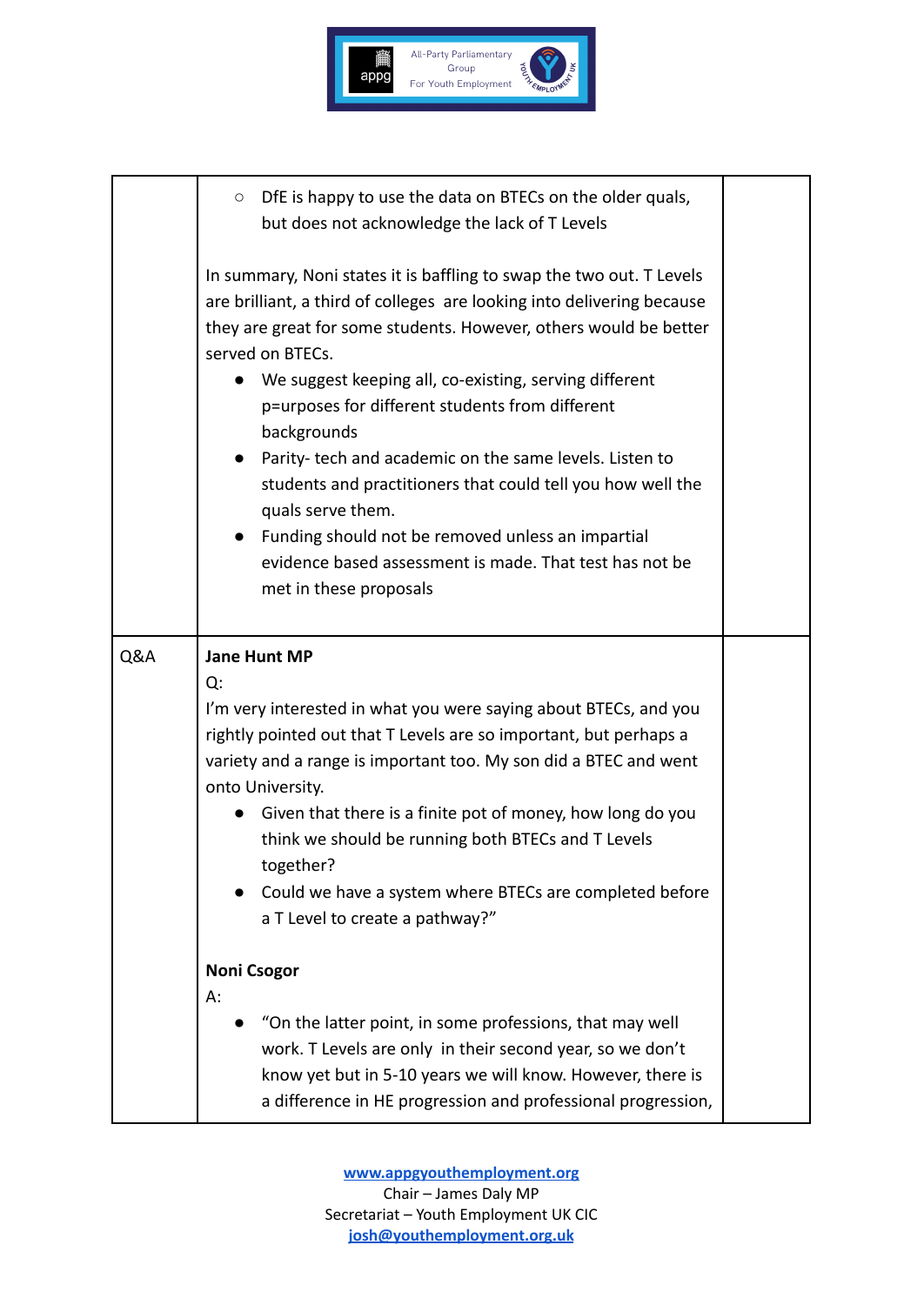

| with BTECs more geared to HE and T Levels to that<br>professional development.<br>On the money front, institutions are funded per student, T<br>level attracts higher levels of funding. The mix of<br>qualifications shouldn't have that much of a budgetary<br>impact. Arguably, the more the influx of students doing T<br>Levels, the more expensive it would be right now due to<br>teaching specialisation. A Levels and T levels could be more<br>expensive than the current status quo." |                  |
|--------------------------------------------------------------------------------------------------------------------------------------------------------------------------------------------------------------------------------------------------------------------------------------------------------------------------------------------------------------------------------------------------------------------------------------------------------------------------------------------------|------------------|
| Thoughts from a FE provider, Bury College                                                                                                                                                                                                                                                                                                                                                                                                                                                        |                  |
| Charlie Deane, Principal and CEO of Bury College                                                                                                                                                                                                                                                                                                                                                                                                                                                 | Charlie<br>Deane |
| stated he is not here to speak on behalf of young people, but the                                                                                                                                                                                                                                                                                                                                                                                                                                |                  |
| problem with the proposals to defund BTECs seems to be that it                                                                                                                                                                                                                                                                                                                                                                                                                                   |                  |
| doesn't understand young people.                                                                                                                                                                                                                                                                                                                                                                                                                                                                 |                  |
| If we want a skills system that works we need to understand                                                                                                                                                                                                                                                                                                                                                                                                                                      |                  |
| that young people are not homogeneous and are complex                                                                                                                                                                                                                                                                                                                                                                                                                                            |                  |
| and have individual needs.                                                                                                                                                                                                                                                                                                                                                                                                                                                                       |                  |
| T Levels do not consider where young people are at 15<br>$\bullet$                                                                                                                                                                                                                                                                                                                                                                                                                               |                  |
| years old (when they are applying to college). Not many<br>young people know what they want to do when they're                                                                                                                                                                                                                                                                                                                                                                                   |                  |
| older and many of those students that think they know will                                                                                                                                                                                                                                                                                                                                                                                                                                       |                  |
| change their mind along the way.                                                                                                                                                                                                                                                                                                                                                                                                                                                                 |                  |
| The message to young people is and should be: just get the                                                                                                                                                                                                                                                                                                                                                                                                                                       |                  |
| qualifications and open as many doors as you can.                                                                                                                                                                                                                                                                                                                                                                                                                                                |                  |
|                                                                                                                                                                                                                                                                                                                                                                                                                                                                                                  |                  |
| There is a lot of misunderstanding about how we measure the                                                                                                                                                                                                                                                                                                                                                                                                                                      |                  |
| success of current qualifications                                                                                                                                                                                                                                                                                                                                                                                                                                                                |                  |
| A lot of the measures we look at are whether they are in a                                                                                                                                                                                                                                                                                                                                                                                                                                       |                  |
| job that is specific to the qualification, but just because they                                                                                                                                                                                                                                                                                                                                                                                                                                 |                  |
| don't get a job in that specific industry it doesn't mean that<br>their BTEC didn't help them into higher education or found                                                                                                                                                                                                                                                                                                                                                                     |                  |
| a job in another sector.                                                                                                                                                                                                                                                                                                                                                                                                                                                                         |                  |
|                                                                                                                                                                                                                                                                                                                                                                                                                                                                                                  |                  |
| The skills system needs to understand employers better                                                                                                                                                                                                                                                                                                                                                                                                                                           |                  |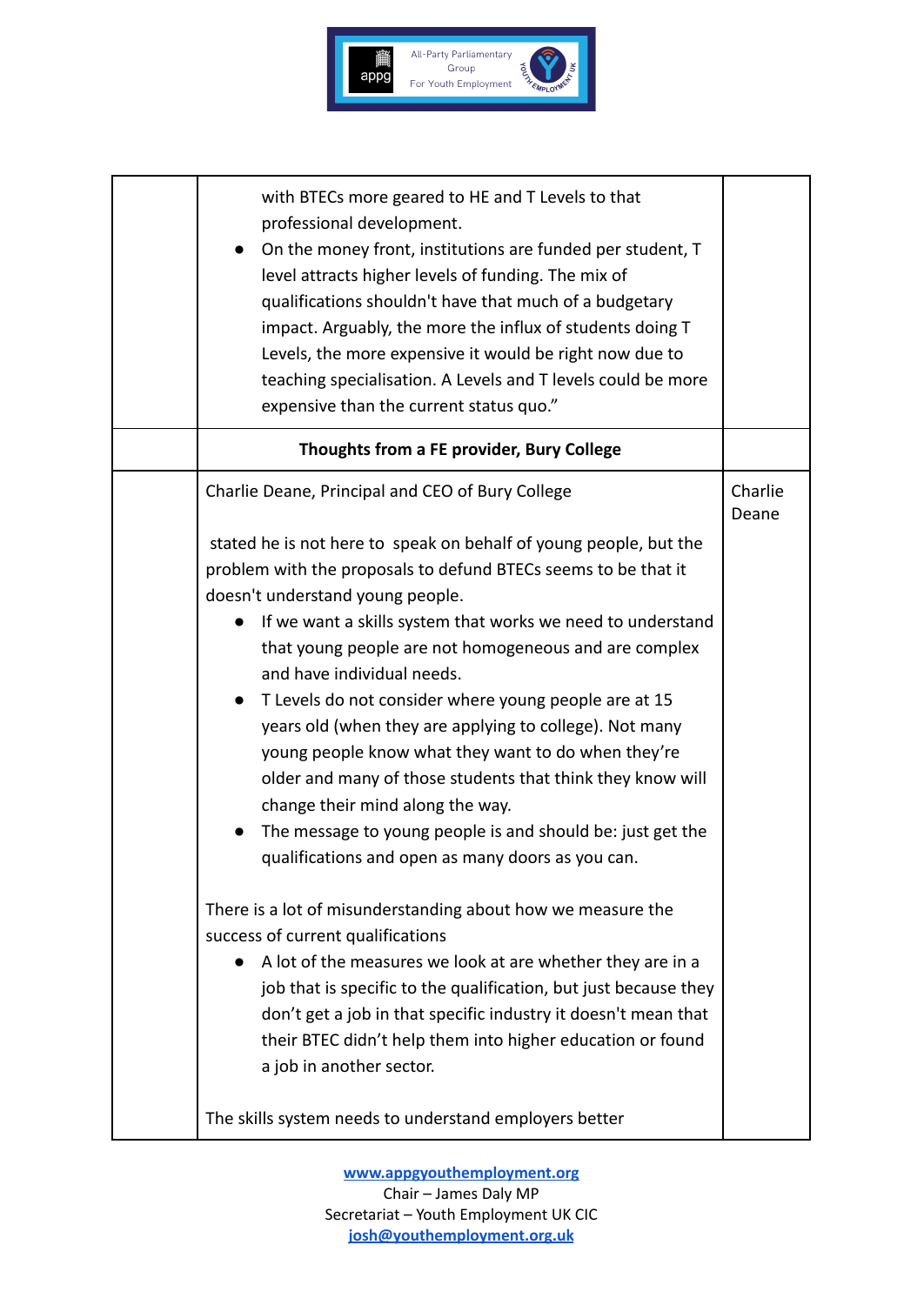

- We have no empirical evidence that T Levels work the sample sizes are too small to be clear on whether T Levels will be the right thing for young people and whether they will deliver the skills the economy needs. If it works best for young people, it will work best for employers.
- We need a bit more empathy for employers the difficulty of getting good people in the right positions is a real challenge.
- Referring to Durkheim's theory of 'anomie' in which he said "To pursue a goal which is by definition unattainable is to condemn oneself to a state of perpetual unhappiness", this is what employers do, they expect 18 year olds to be perfect employees - for young males, they don't mature until their late 20's so why is there an expectation of young people being work ready.
- It's also about the skills that aren't technical we want young people to have confidence, if they have confidence, they're a better employee. If they can work collaboratively and are in a great team, they're more motivated for work. These skills allow technical skills to be illuminated determination, confidence, commitment, resilience, hard work. These skills are learned and they activate the other skills.

#### An example from Bury College

- There are 190 first year students on social and health care level 1, 30 are T level health students.. But only 20 of these students can get work placements - this is a nationwide problem, even worse in rural areas. The work placement aspect of T Levels is complicated and getting the same quality across the country will be really hard.
- More than 50% of those 190 students would not get onto the T Level as they don't have the grades - and if they did get on, they would be more likely to fail. These students would be forced to go onto another level 2. The economic impact could be significant as more young people who could be doing a level 3 are having to do a level 2. This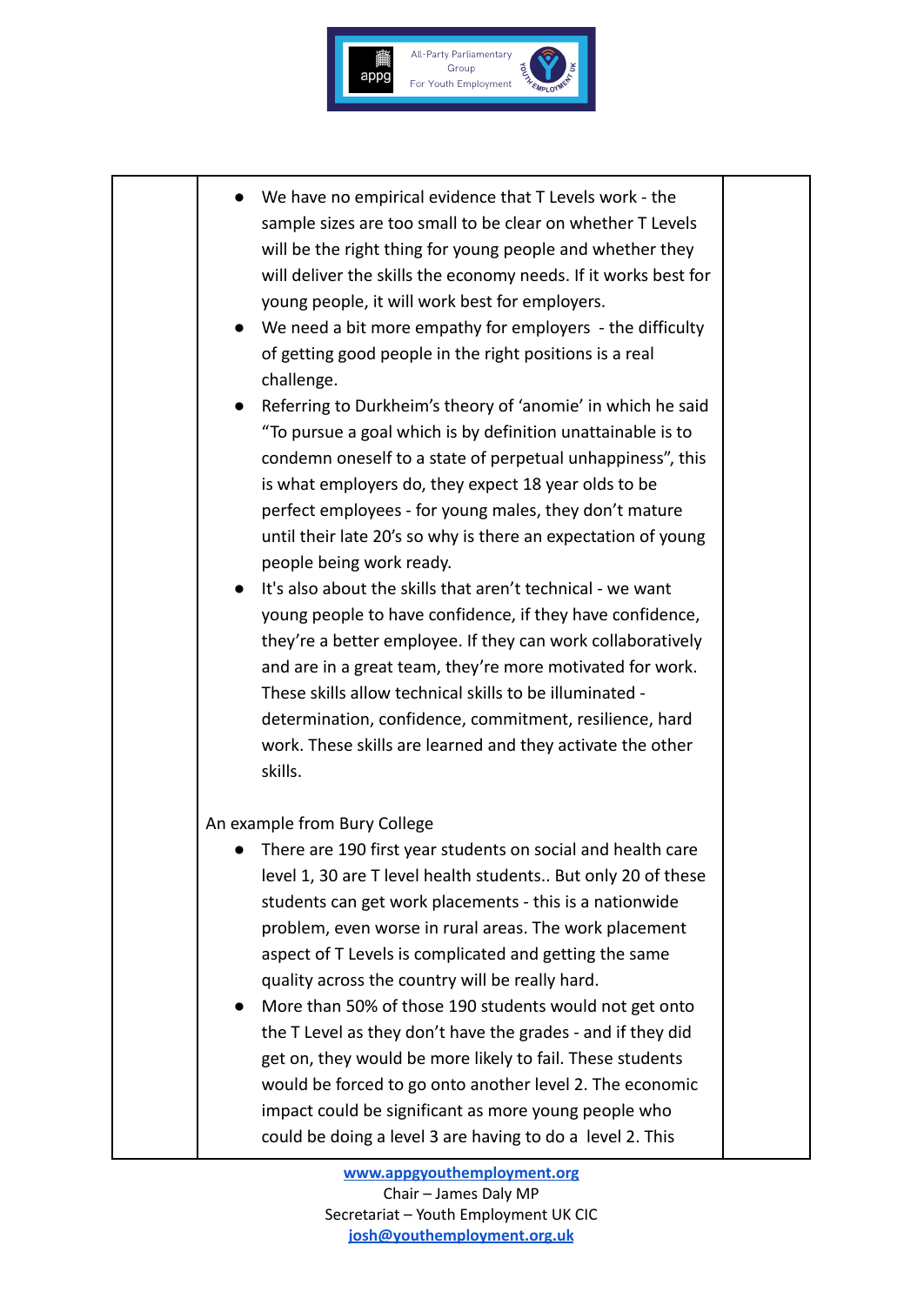

| means another year to get those students into HE or into<br>work. This is counter to the leveling up agenda.<br>Concerns remain over the impact on socio-economically<br>disadvantaged students who could suffer the most                                                                                                                                                                                                                                                                                                                                                                                                                                                                                               |                       |  |
|-------------------------------------------------------------------------------------------------------------------------------------------------------------------------------------------------------------------------------------------------------------------------------------------------------------------------------------------------------------------------------------------------------------------------------------------------------------------------------------------------------------------------------------------------------------------------------------------------------------------------------------------------------------------------------------------------------------------------|-----------------------|--|
| Lived experience: Youth Ambassador Euan Wilcox                                                                                                                                                                                                                                                                                                                                                                                                                                                                                                                                                                                                                                                                          |                       |  |
| Euan completed his GCSE's before moving onto History and<br>Economics at A Levels whilst also undertaking a EPQ, and BTEC<br>extended certificate in business. Euan took the BTEC after studying<br>GCSE business studies and Euan preferred the coursework and<br>research side of learning. Euan believes that BTEC played a large<br>part in the reason he was accepted on the degree apprenticeship<br>course, and the skills he learned on this course are still used heavily<br>in his day-to-day work.                                                                                                                                                                                                           | Euan<br><b>Wilcox</b> |  |
| Careers advice at school<br>Euan stated he had little to no careers advice at school<br>In year 12, Euan vocalised his intention to undertake an<br>apprenticeship rather than go to university, - but received<br>no support in his application process.<br>Euans college/sixth form "made" him complete a UCAS<br>$\bullet$<br>application and pay the fee to do so. Once he had received<br>offers, he was encouraged to accept it as it would "make<br>the school's results look better".<br>Teacher's had "very little knowledge on apprenticeships and<br>$\bullet$<br>could only provide limited interview tips"; they also were<br>unable to help with his application or support around<br>assessment centres. |                       |  |
| Euan's view of the defunding of vocational qualifications<br>It is a rushed process to remove the funding for most<br>vocational qualifications in favour of T Levels, with no<br>evidence of whether they will be beneficial to young people<br>in the long term.<br>There are visible benefits, for so many young people, that<br>studying a BTECs have brought.                                                                                                                                                                                                                                                                                                                                                      |                       |  |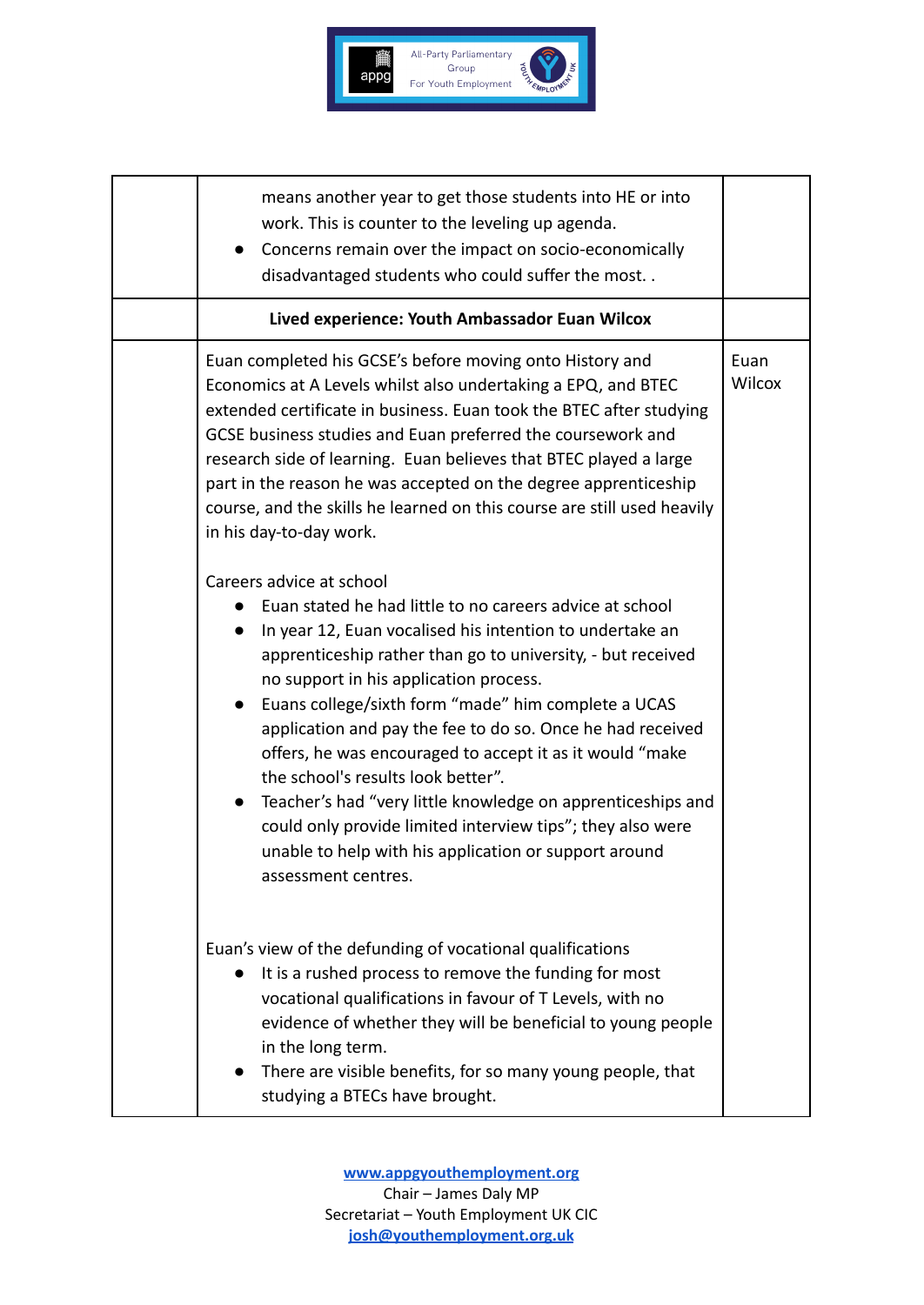

| T Levels have the potential to be fantastic in boosting<br>technical skills. Euan has mentored some T Level students<br>when they came to IBM to take part in some of their<br>programmes.<br>However, removing the funding for vocational qualifications<br>will impact thousands of disadvantaged people, leaving<br>them vulnerable.<br>At this stage in our lives, young people need as many viable<br>$\bullet$<br>options into FE and HE as possible, so why limit their<br>choice?                                                                                                                                                                                                                                                                                                                                                                                                                                                                                                                                                                                                                                                                       |  |  |  |
|-----------------------------------------------------------------------------------------------------------------------------------------------------------------------------------------------------------------------------------------------------------------------------------------------------------------------------------------------------------------------------------------------------------------------------------------------------------------------------------------------------------------------------------------------------------------------------------------------------------------------------------------------------------------------------------------------------------------------------------------------------------------------------------------------------------------------------------------------------------------------------------------------------------------------------------------------------------------------------------------------------------------------------------------------------------------------------------------------------------------------------------------------------------------|--|--|--|
| Open Q&A                                                                                                                                                                                                                                                                                                                                                                                                                                                                                                                                                                                                                                                                                                                                                                                                                                                                                                                                                                                                                                                                                                                                                        |  |  |  |
| <b>Jane Hunt MP</b><br>Q: Listening to Charlie and Euan, it is interesting to hear the variety<br>needed so that young people are able to slot into something that<br>meets their needs, rather than reshape themselves to meet the<br>course needs.<br>Charlie, you mentioned the economic impacts of T Levels -<br>why would you need to do an extra year of study?<br><b>Charlie Deane</b><br>А:<br>The GCSE grades needed for a T Level are the same, or<br>higher in some cases, than A Levels. The beauty of BTECs<br>means that if students don't get their English and/or Maths,<br>they can retake them alongside the BTEC (which is<br>equivalent to 2 A Levels) and go onto a level 4.<br>The point here is that the skills gap is at Level 4, and those<br>doing T Levels could have been doing A Levels and would go<br>onto getting a Level 4 anyway. So it is those other students<br>that will have to take another year of studying to get to that<br>level. So it is about that complication of grades - and all<br>those grades reflect that they applied themselves well in<br>the last year of studies and did well under exam conditions. |  |  |  |
| <b>Jane Hunt MP</b><br>Q: Loughborough college matches the programmes with employers<br>in the local area to mould the right skill sets in order to provide                                                                                                                                                                                                                                                                                                                                                                                                                                                                                                                                                                                                                                                                                                                                                                                                                                                                                                                                                                                                     |  |  |  |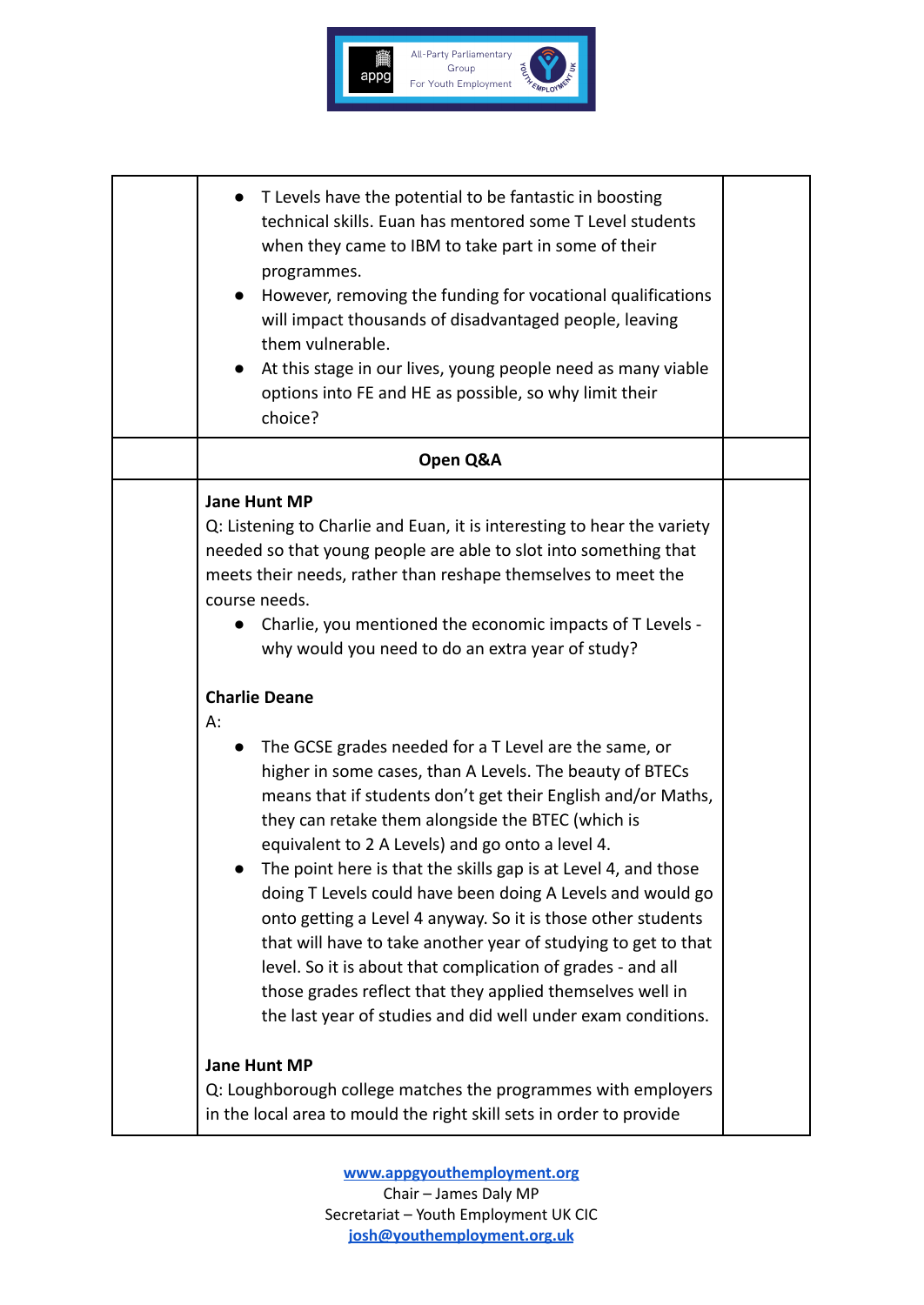

employees. Is this something BTECs and T Levels can do together, or should it be a tweaked T Level?

#### **Noni Csogor**

A:

- It will depend on each area the businesses in this area and the other providers. It also depends on the students, if they are going to the FE college to find employment in their local area, they may well be best served by a T Level.
- In a lot of areas, this won't be the case even if there is a large employer. For example, South Cambridgeshire, a huge health and sciences complex and would need a lot of students studying a relevant T Level. But there will also be small employers, such as construction companies where they want students who aren't perfect, but can be trained to do a variety of jobs within that business. Some employers will want students at 18 who can do a technical job straight away, others because of the size or nature of their business would prefer students who can do a wide variety of jobs.
- The key message here is that young people's choices should not be dictated by what is available locally because of the types of employers in their area and the needs they have.

#### **Euan Wilcox**

A: Choice should not be limited at all, in any way, so could not agree more with Noni.

#### **Charlie Deane**

A: I would just reiterate the points being made - young people are often not certain about what they want to do at 18, this will be made even harder if we take away those generic choices.

#### **James Daly MP**

Q: Is careers information, advice and guidance (CIAG) up to the age of 16 relevant to what we're talking about today?

#### **Charlie Deane**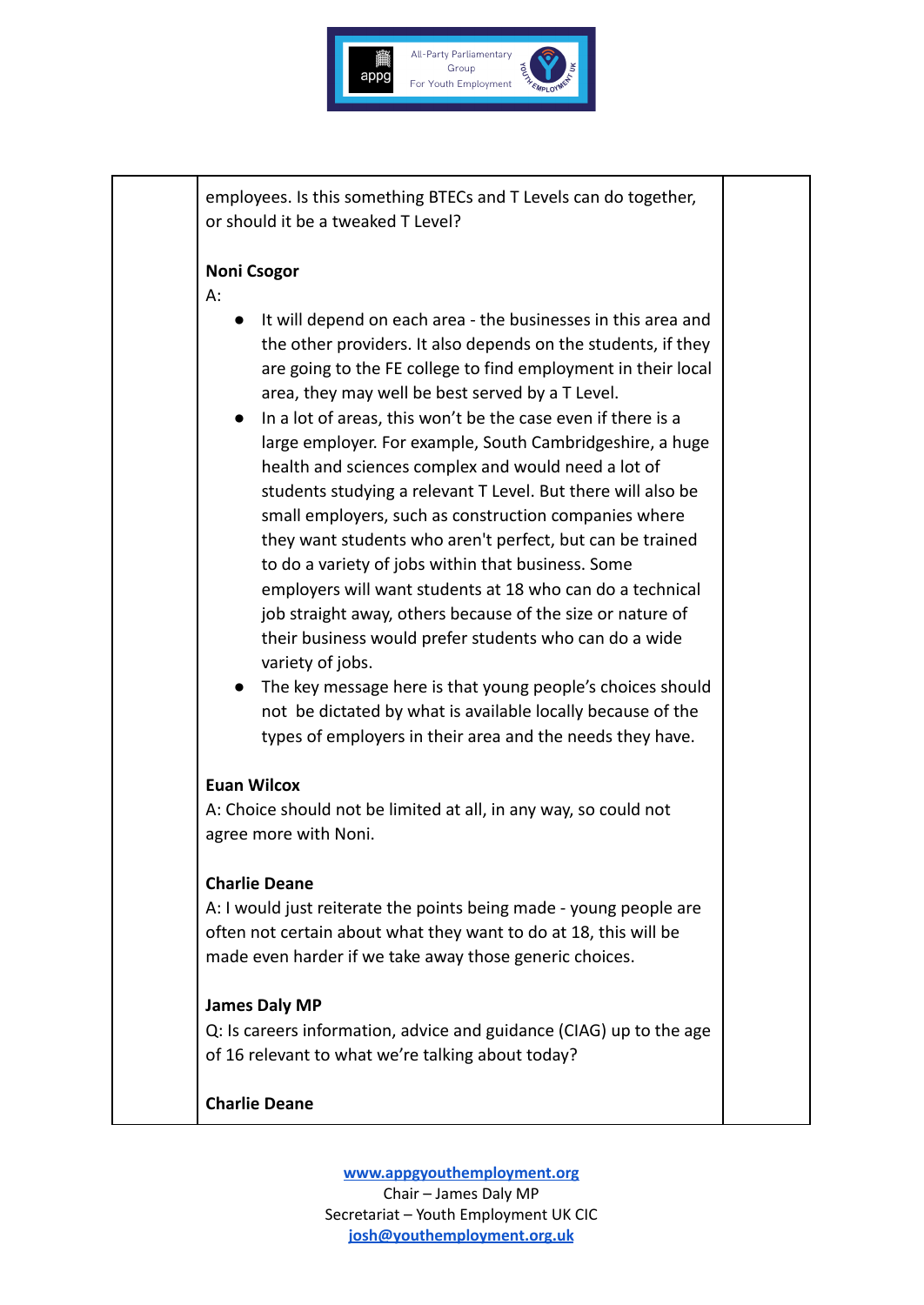

A: Unfortunately, it is accepted that CIAG in schools is poor, especially for students that aren't doing very well. The other point is that we need to think about the whole school system - children have been in school for 10 years and they're not coming out with a full level 2 in English and Maths. It has to be congruent with what you want to happen at post-16, with more focus on those 'activation skills' I spoke about earlier.

#### **Sharon Blyfield**

A: There are two perspectives I want to share, mine and the other as an employer.

- When I was making decisions, I did a BTEC in business and finance because it suited my learning style and the fact I am a nightmare in an exam hall. Where I am today proves that if you do that BTEC route, it does not limit your choices.
- As an employer, this is still the case.. There are lots of different pathways that everyone needs to take. T Levels will be great for some individuals., But if you think of someone who is not confident, the word technical may make them deselect themselves straight away. And that is unfortunate, some of the young adults I work with have finished their apprenticeship and realised the world of opportunity and therefore change career direction - and that is fine, so we definitely cannot expect 16-18 year olds to know what they want to do for a career at that age.
- There is a place for apprenticeships, A Levels, T Levels and BTECs and as an employer, I am looking for different things from different people at different times.

#### **Ed Sallis**

 $\mathsf{A}$ 

- Young people's needs, young people's backgrounds and young people's aspirations are all very complicated.
- Employers used to love Sports Studies this was because it is about teamwork, getting on with people and 'get up and go'. This is often what employers are looking for, the personal and motivational skills and the employers then add the top up as they want it (or through HE).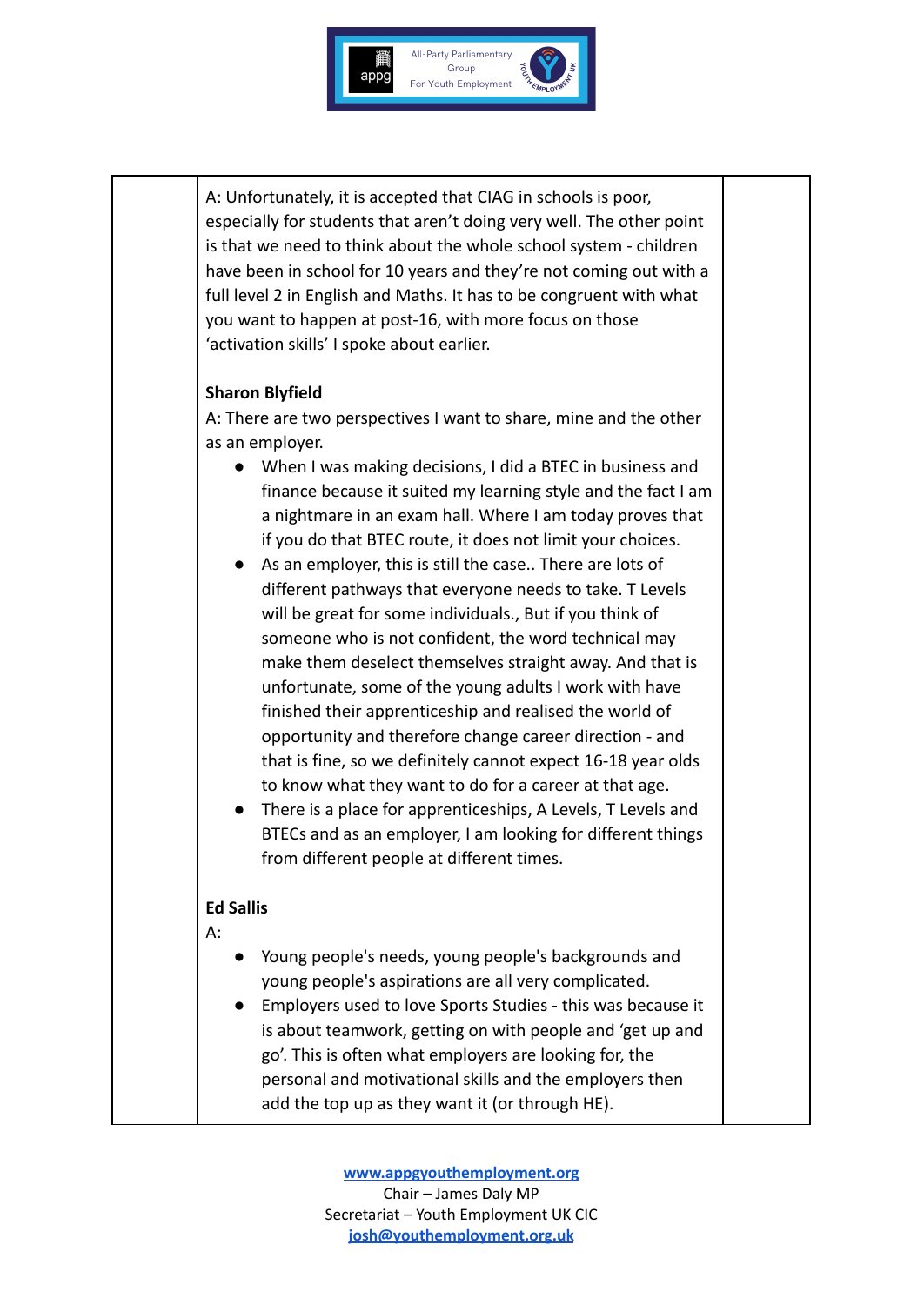

- A lot of young people do not know what they want to do when they are older, some do and they need the technical routes, but others want breadth.
- BTECs are so important for those young people on the margins, because they can be done at certificate, diploma or extended diploma levels - so if they find themselves on the course but are struggling, they can drop down to two-thirds or one-third. This stops them taking a 2 year course and failing, they can find another route with success.
- The problem with T Levels is the design we should have had three aspects to it like you do for A Levels or BTECs.
- Once we have some empirical data on T Levels, and if that looks good, we can start looking at the entire landscape and then see if we have too many qualifications.

## **Dr. Andrea Barry**

## A:

- We haven't had the chance to fully understand the Government's plans yet, but this will affect a lot of young people in poverty.
- It is parents that spend a lot of time going through options and what the challenges might be with their children. Some parents will have other factors impacting their lives and will not be able to offer that time.
- If your parents are immigrants, they may also struggle to offer that support in understanding all the options available to them.
- We should be reaching out to disadvntaaged young people and their parents to really help them understand the options available to them and support them in that process. This will have to reach out to groups that are hard to reach such as people in poverty and those from ethnic minority backgrounds in poverty.

# **Sharon Weetman (Greater Manchester Combined Authority)** A:

● From my experience, young people moving into level 3's at 15/16 year of age don't know what they want to do and they change - we need more flexibility with this.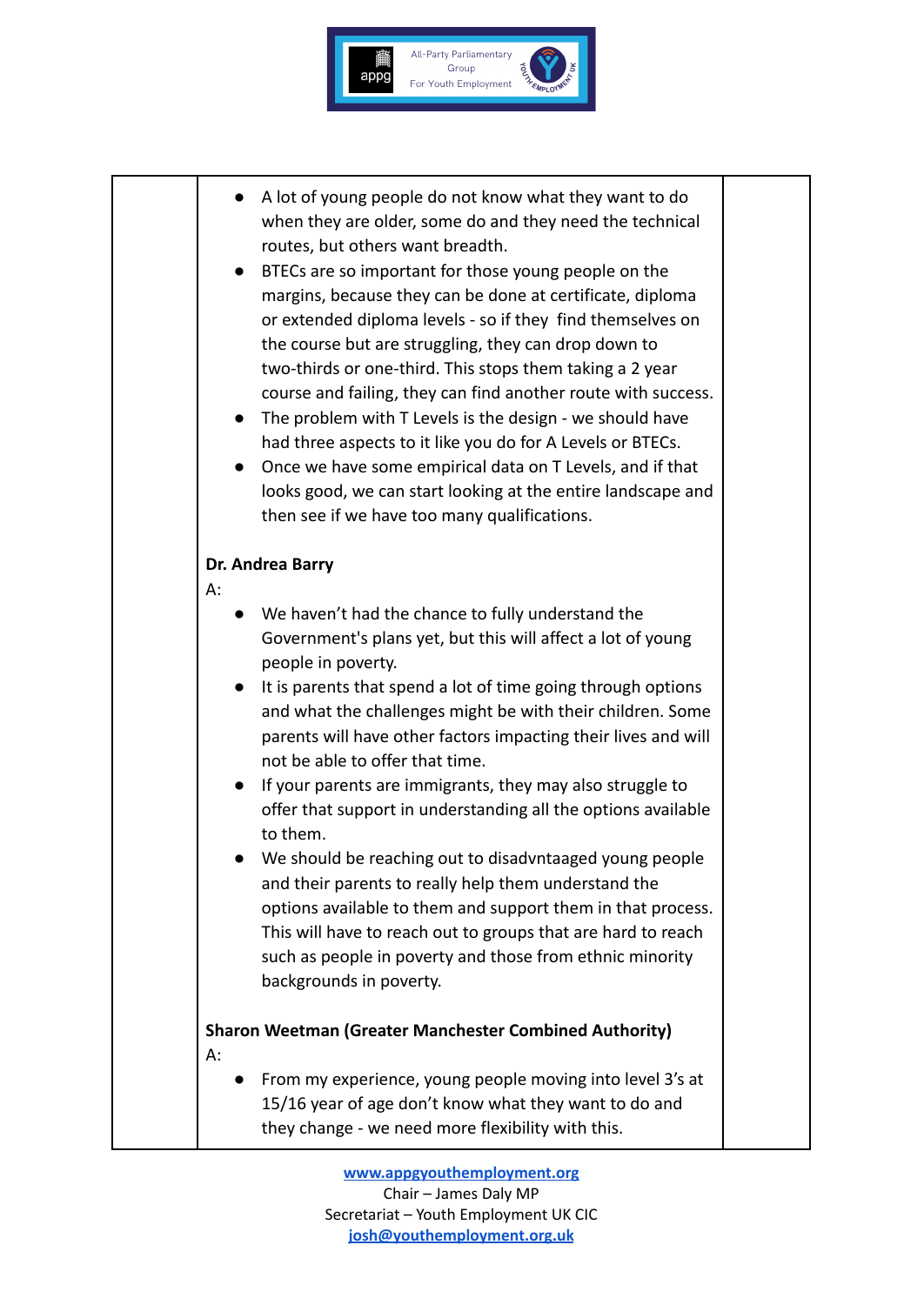

- For example, my daughter chose A Levels as her pathway and it didn't suit her learning style so she left after 3 months. She then did a BTEC in public services with one career pathway in mind but as she went through that she changed her mind again but the learning style had really suited her. Through that BTEC she is in HE studying training to be a paramedic.
- As many have said, T Levels will be great for a niche type of young person who knows exactly what they want to do. But where we are based we have a lot of social deprivation and they need that extra pathway of BTECs and we will be putting a response into this inquiry to raise those concerns.

#### **LJ Rawlings**

A: We launched the Youth Voice Census in September and this is our annual survey of young people aged 14-24 across the spectrum of their journey to employment and this years data makes it clear how only a small minority of young people were spoken to about T Levels so schools haven't quite got a grasp of it yet - 72.7% had not been spoken to about T Levels. Three-quarters of young people haven't heard about them when they are making choices about their careers, the careers system has to catch up so young people can make informed choices.

#### **Charlie Deane**

A: Euan and Sharon made a brilliant point about the way BTECs are assessed and the skills you pick up in that process as opposed to just exams.

- So it comes back to that point about process in lessons and about how young people's confidence and collaborative skills can be improved in lessons and across different types of assessments. These are what employers are desperate for.
- On what Ed said, I agree 100%. Especially the point around the flexibility of T Levels compared to BTECs. Building flexibility into T Levels in the future, if the evidence tells us, will then give us the room to think about defunding other qualifications.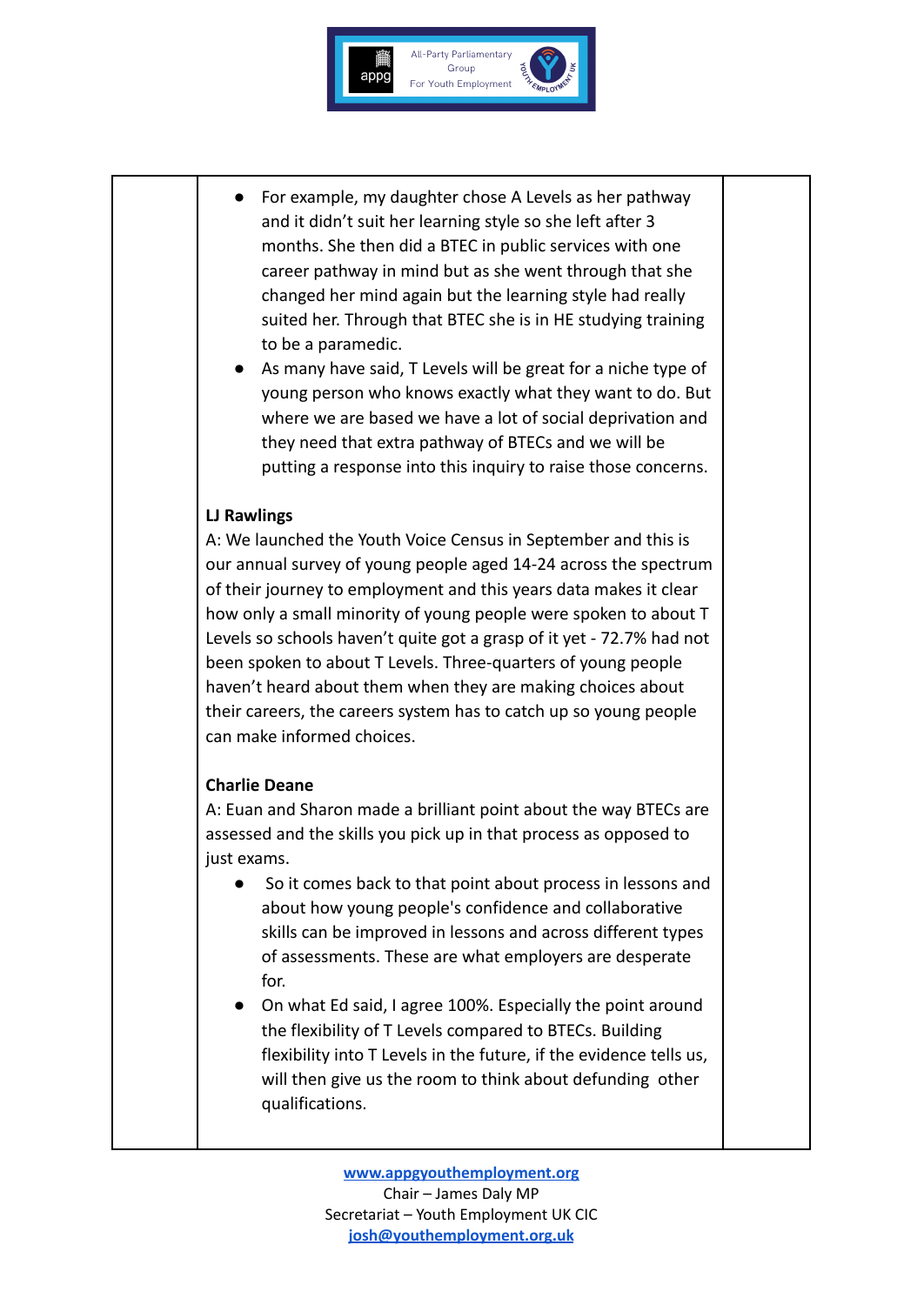

#### **Noni Csogor**

A:

- Completely agree with Chalire on the different ways of the learning, the different types of assessments and the skills gained.
- Think about HE, no university assesses students on their degree by a summative assessment. Those who have studied BTECs are often better suited to that style of learning; seminars, taking notes in lectures, group presentations, coursework. Their learning is assessed in all of these ways during BTECs and at university.

### **James Daly MP**

Q: As an elected member of Parliament, we look at the skills and jobs needed in the local economy. In Bury College for example there is a £6 million STEM centre to address the health and other careers we see in our local area. How do we match up what we're talking about today with the emerging sectors in the economy and the technology and skills required?

## **Noni Csogor**

A: There is definitely a role for the market, if businesses are expanding and can offer work placements in a local area, you will find colleges advising young people to do those courses.

● There is also a role for local skills improvement plans in order to align technical education with employer needs.

## **Ed Sallis**

A: On your point of new technologies and sectors, let's not forget about level 4 and level 5 qualifications - a lot of the skills are going to be covered at that level and are not needed at 15. 16 or 17.

## **Euan Wilcox**

A:

Just to touch on what everyone else had said - T Levels cannot replace BTECs - A Levels, apprenticeships, BTECs - they should all be on the same level and will benefit a wide range or variety of young people. But the skills that BTECs teach and are used for the rest of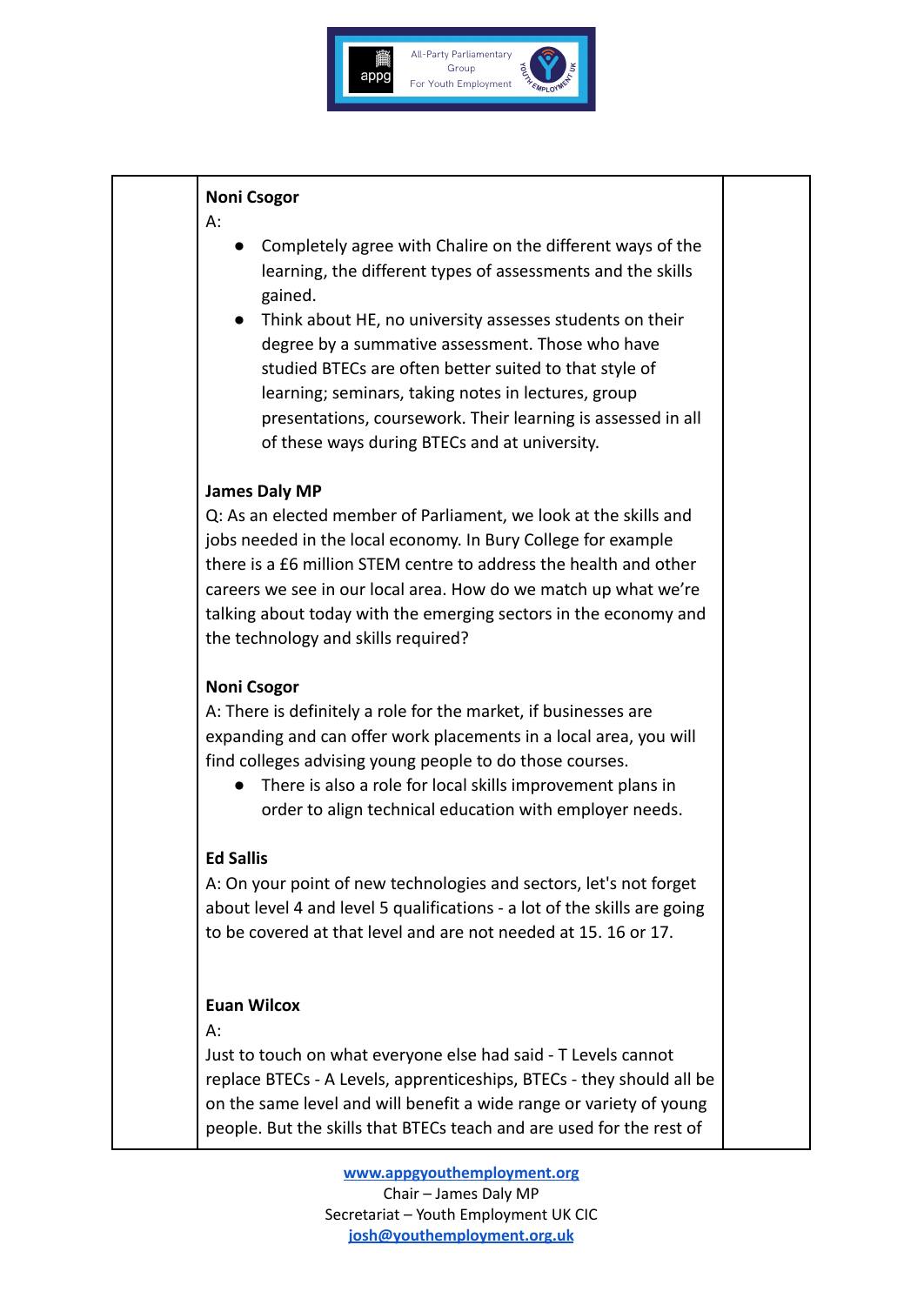

| your life like me, cannot be replaced. I hope this study goes a long<br>way in finding the funding for them.<br><b>Jane Hunt MP</b>                                                                                                                                                                                                                                                                                                                                                                                                                                                                                                                                                                                                                       |                         |
|-----------------------------------------------------------------------------------------------------------------------------------------------------------------------------------------------------------------------------------------------------------------------------------------------------------------------------------------------------------------------------------------------------------------------------------------------------------------------------------------------------------------------------------------------------------------------------------------------------------------------------------------------------------------------------------------------------------------------------------------------------------|-------------------------|
| A: Just to thank all the speakers, it has been really insightful, but<br>especially to Euan and your lived experience, very interesting to<br>hear about.                                                                                                                                                                                                                                                                                                                                                                                                                                                                                                                                                                                                 |                         |
| <b>Meeting Close</b>                                                                                                                                                                                                                                                                                                                                                                                                                                                                                                                                                                                                                                                                                                                                      |                         |
| <b>James Daly MP:</b><br>Please join our next session on the 23rd November at 9:30, and a<br>reminder too that you can submit written evidence to this inquiry<br>and we really encourage you to do so.<br>Thank you to all the guest speakers who have used their time and<br>given us their expertise for this inquiry, and to all delegates joining<br>us too - I hope you have enjoyed this debate, found it interesting<br>and stimulating. We look forward to continuing this conversation<br>on the 23rd November where we have lots of guest speakers lined<br>up to offer some counter points to today's arguments but also we<br>will be hearing from disability charity National Deaf Children's<br>Society, a think tank EDSK and Lord Baker. | <b>James</b><br>Daly MP |
| Any queries are to go to josh@youthemployment.org.uk please.<br>Today's session will be recorded and shared, along with the<br>minutes on https://appgyouthemployment.org                                                                                                                                                                                                                                                                                                                                                                                                                                                                                                                                                                                 |                         |

## **Upcoming Meeting Dates 2020**

**19thOctober** -Anna Smee, CEO Youth Futures Foundation and a representative from business **December TBC** -a Minister will be invited to give evidence and receive a copy of the Inquiry Report

# **Appendices**

#### **Appendix 1: Attendee List**

James Daly MP | Emma Tilley | Lydia Allen

**[www.appgyouthemployment.org](http://www.appgyouthemployment.org)** Chair – James Daly MP Secretariat – Youth Employment UK CIC **[josh@youthemployment.org.uk](mailto:josh@youthemployment.org.uk)**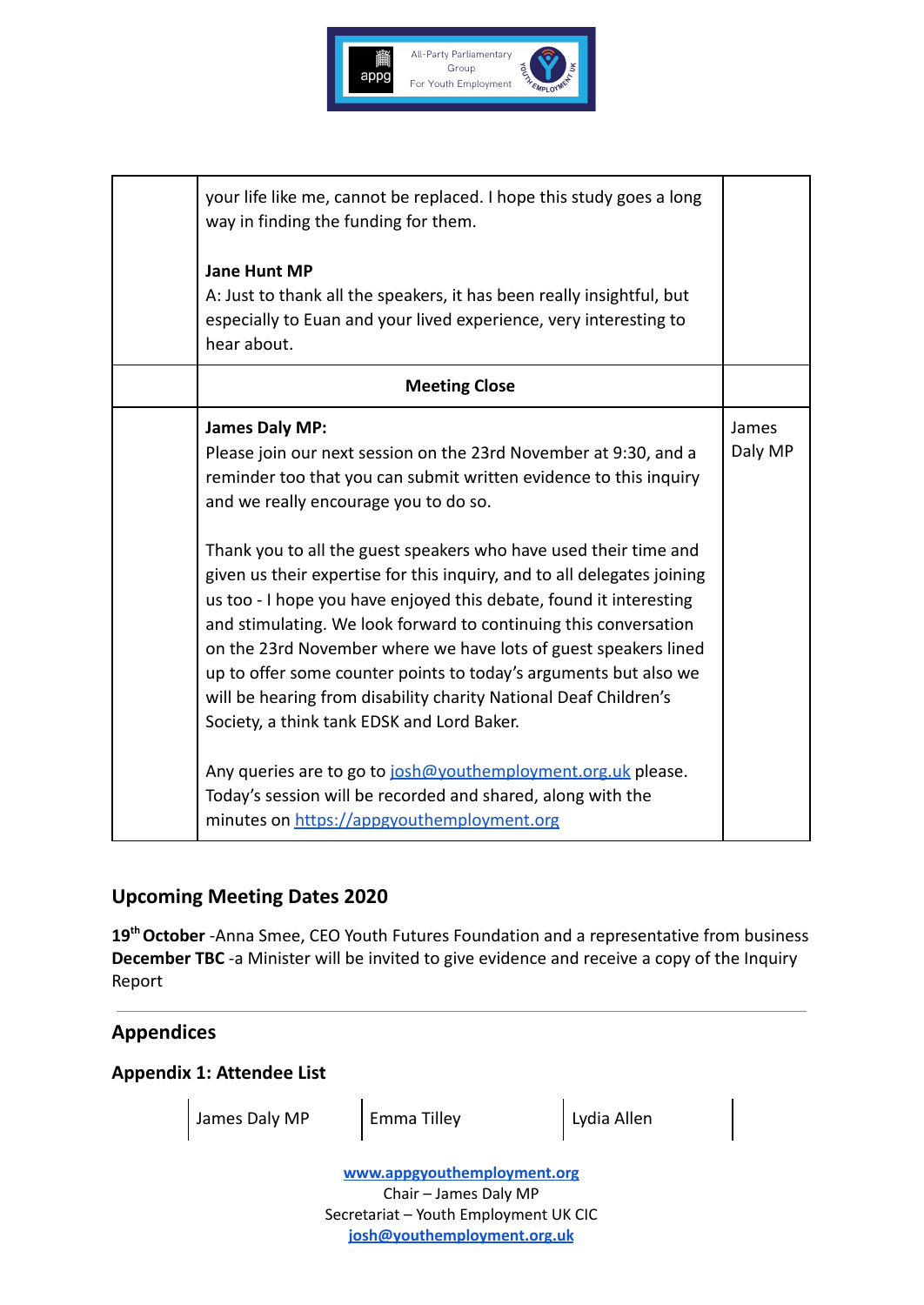

| LJ Rawlings               | Euan Wilcox         | Mark Ellis          |
|---------------------------|---------------------|---------------------|
| <b>Josh Adcock</b>        | Fern Carter         | Matt Bezzant        |
| Ajay Nakeshree            | Fiona Bardel        | Matt Lent           |
| <b>Alex Morris</b>        | Funbi Akande        | Munhira Wilson MP   |
| Andrea Barry              | <b>Guy Paul</b>     | Nisha Rai           |
| Angel Fletcher            | <b>Helen Bowles</b> | Paul Turner         |
| Anthea Hollist            | lan Tinto           | Pierre-Jean Clausse |
| Atim Arden                | Jane Hunt MP        | Rebecca Conway      |
| Carolyn Holmes            | Josh Smith          | Rupinder Sandhu     |
| <b>Charlie Deane</b>      | Karen Hedger        | <b>Ruth Price</b>   |
| <b>Charmaine Richards</b> | Karl Anderson       | Sharon Blyfield     |
| <b>Claire Riddle</b>      | Khaled A            | Sharon Weetman      |
| David MacKenzie           | Khuram Mahmood      | Vikki Morton        |
| Dianne Berk               | Leo Watson          |                     |
| <b>Ed Salis</b>           | Linda Hughes        |                     |
| <b>Emily Walter</b>       | Lucy Rayfield       |                     |
|                           |                     |                     |

#### **Appendix 2 - Zoom Chat Log**

**Kim Lupton:** Youth Employment UK have a wide range of information to support young people when making decisions about their next steps. Find out more student advice on our website:

[https://www.youthemployment.org.uk/employment-help-young-people/choices/student-ad](https://www.youthemployment.org.uk/employment-help-young-people/choices/student-advice/) [vice/](https://www.youthemployment.org.uk/employment-help-young-people/choices/student-advice/)

**MUNIRA WILSON:** Sorry James, I've had to drop off for a few mins to deal with something urgent!

**Laura-Jane Rawlings:** please be ready with your questions, thoughts and insight

**[www.appgyouthemployment.org](http://www.appgyouthemployment.org)** Chair – James Daly MP Secretariat – Youth Employment UK CIC **[josh@youthemployment.org.uk](mailto:josh@youthemployment.org.uk)**